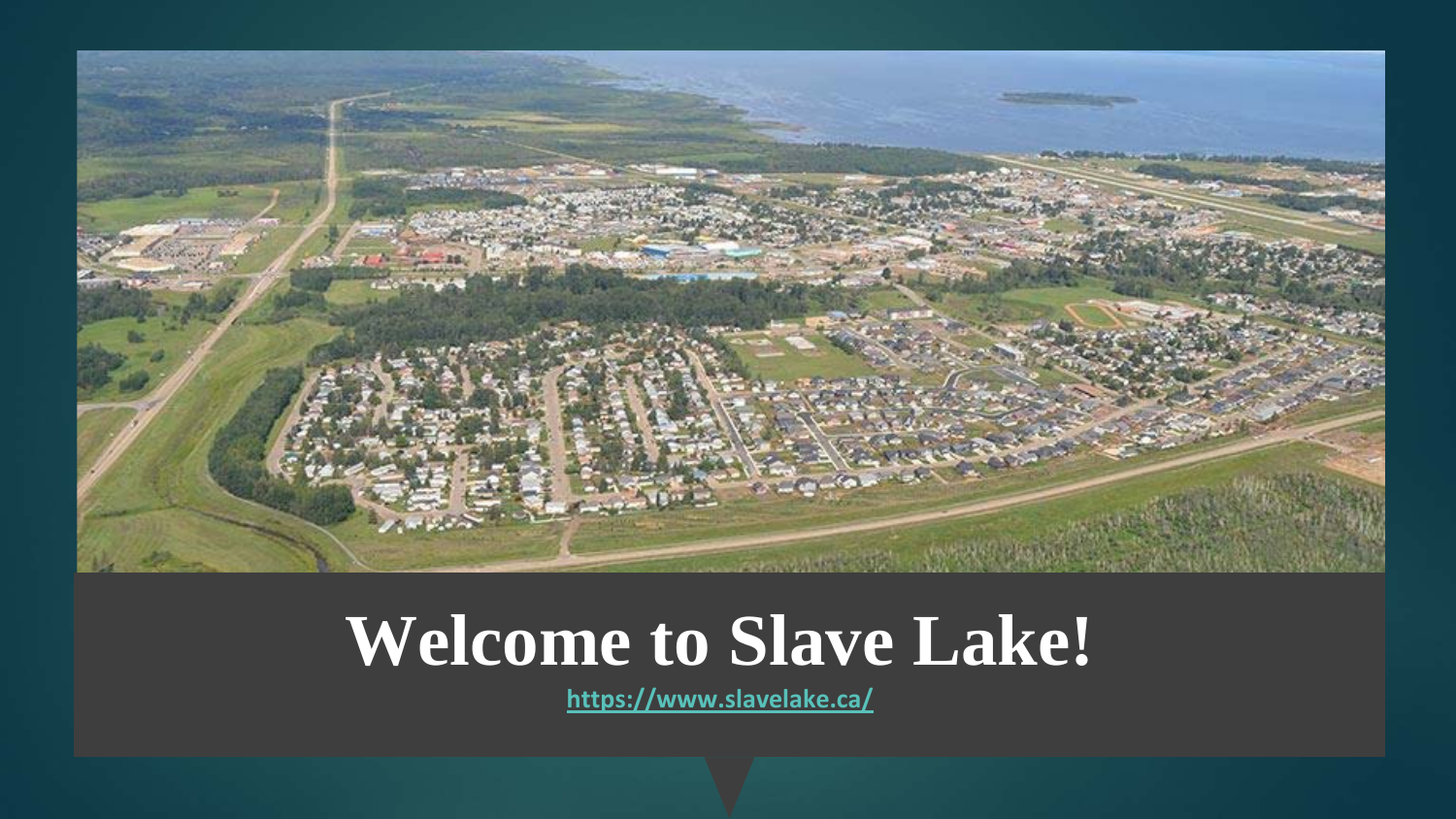

### **Location**

- $248 km (2 <sup>1</sup>/<sub>2</sub> hrs)$ northwest of Edmonton at the southeastern tip of Lesser Slave Lake
- $\geq$  318 km (3  $\frac{1}{2}$  hrs) east of Grande Prairie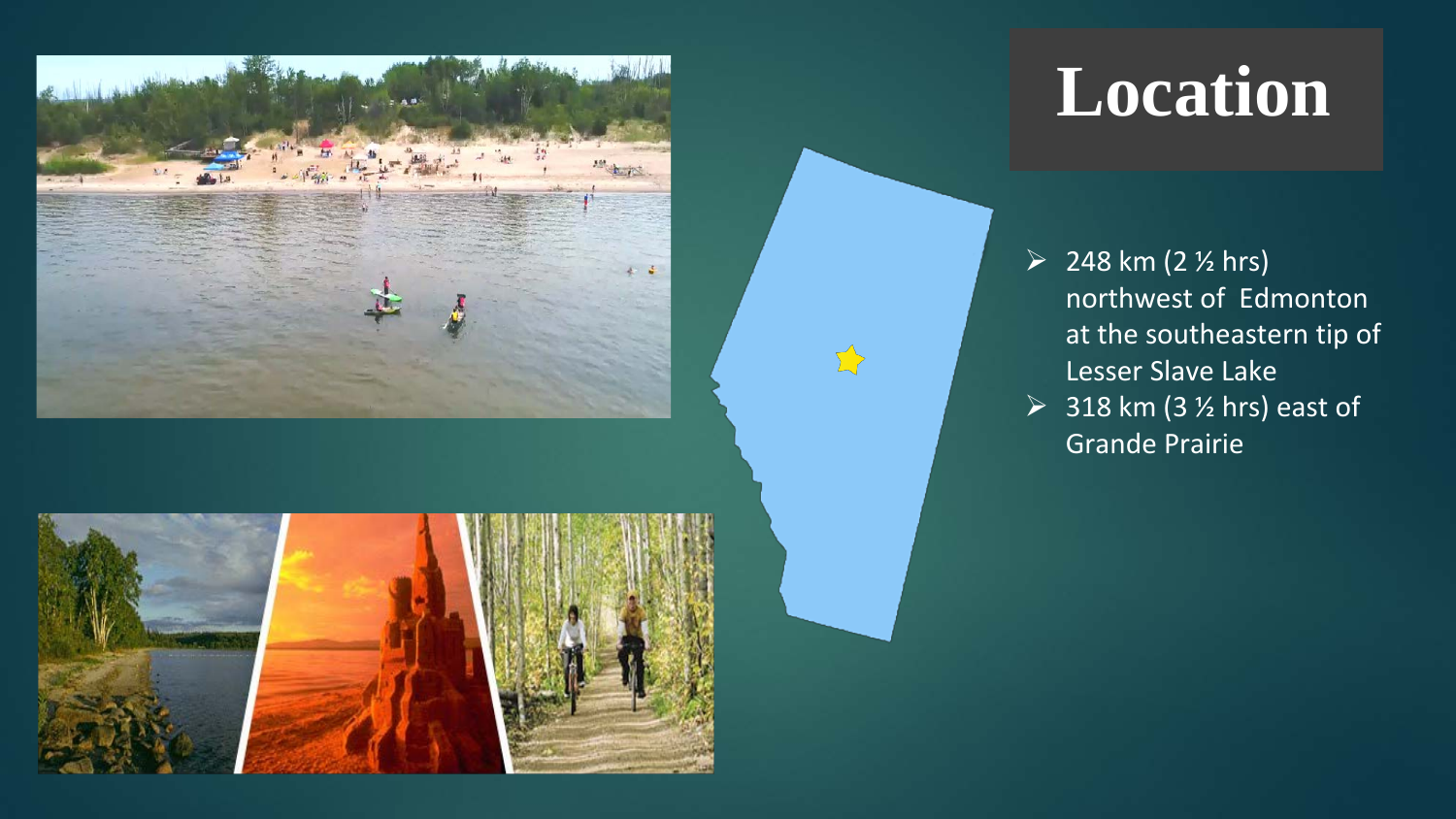



## **Town of Slave Lake**

- $\triangleright$  Population: 6,782
- Median age: 32
- $\triangleright$  6.6% of population 65+
- $\triangleright$  Economic Base:
	- o Forestry
	- o Oil & Gas
- $\triangleright$  Renown for its white sand beaches such as Devonshire Beach
- $\triangleright$  One of Canada's 10 youngest populations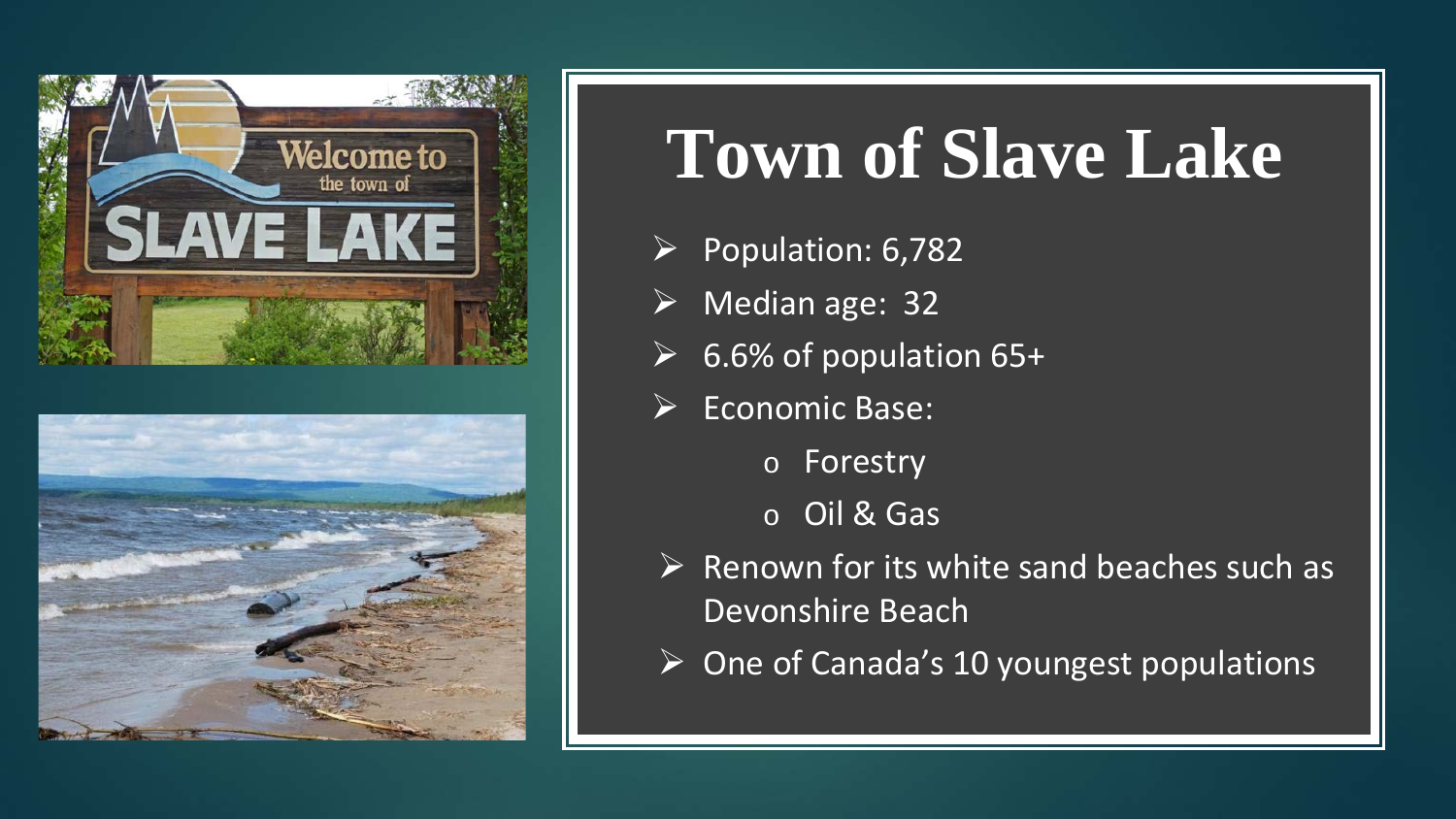# **Municipal District of Lesser Slave River**



 $\triangleright$  Population: 2,811  $\triangleright$  Median age: 44.7  $\geq 15.9\%$  of population is 65+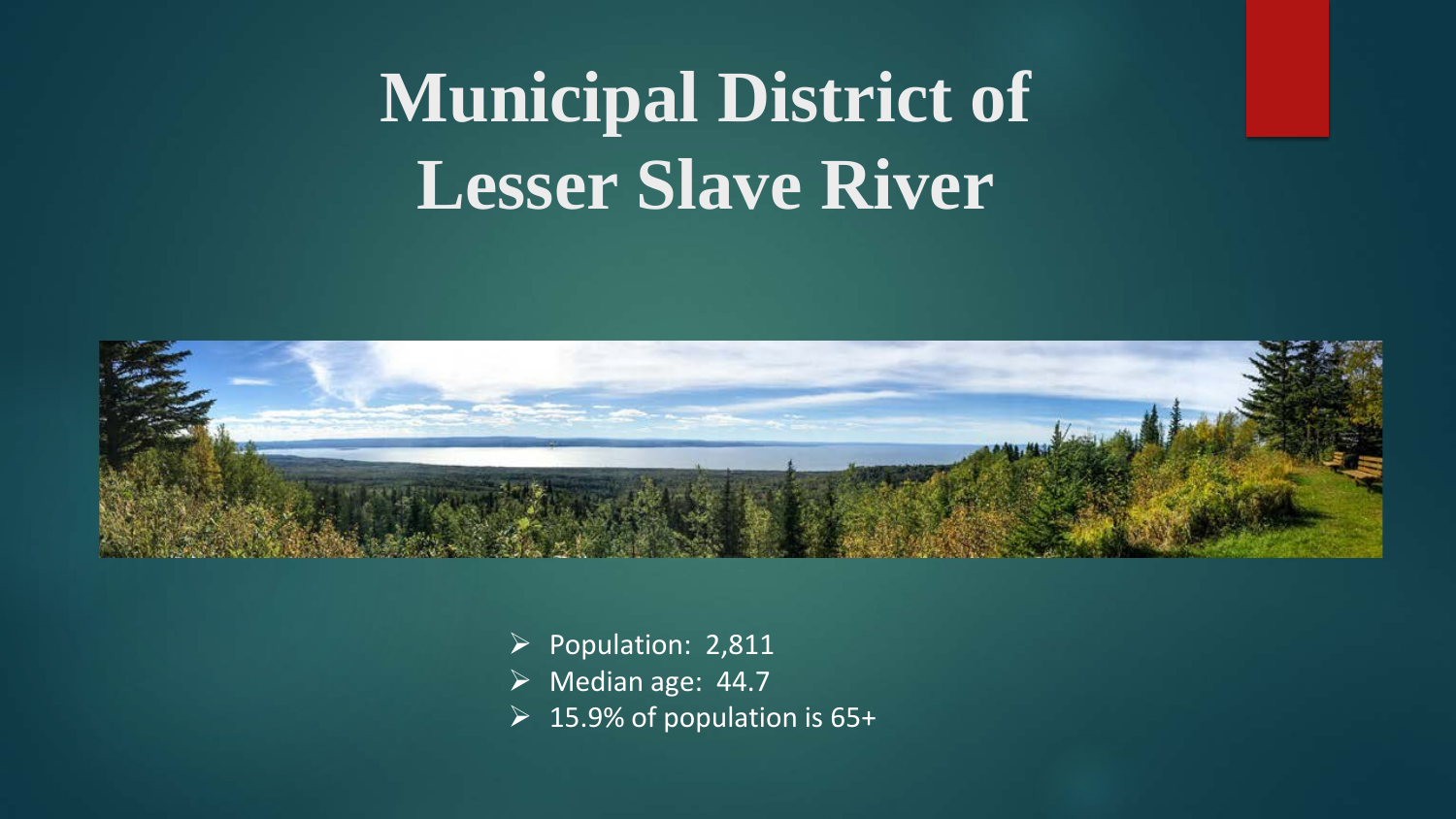

- $\triangleright$  Northern Lights Aquatic Centre
- $\triangleright$  Multi-Recreation Centre (ice, field house, running track, children's indoor playground)
- $\triangleright$  Legacy Centre (concerts, banquets)

## **Recreation**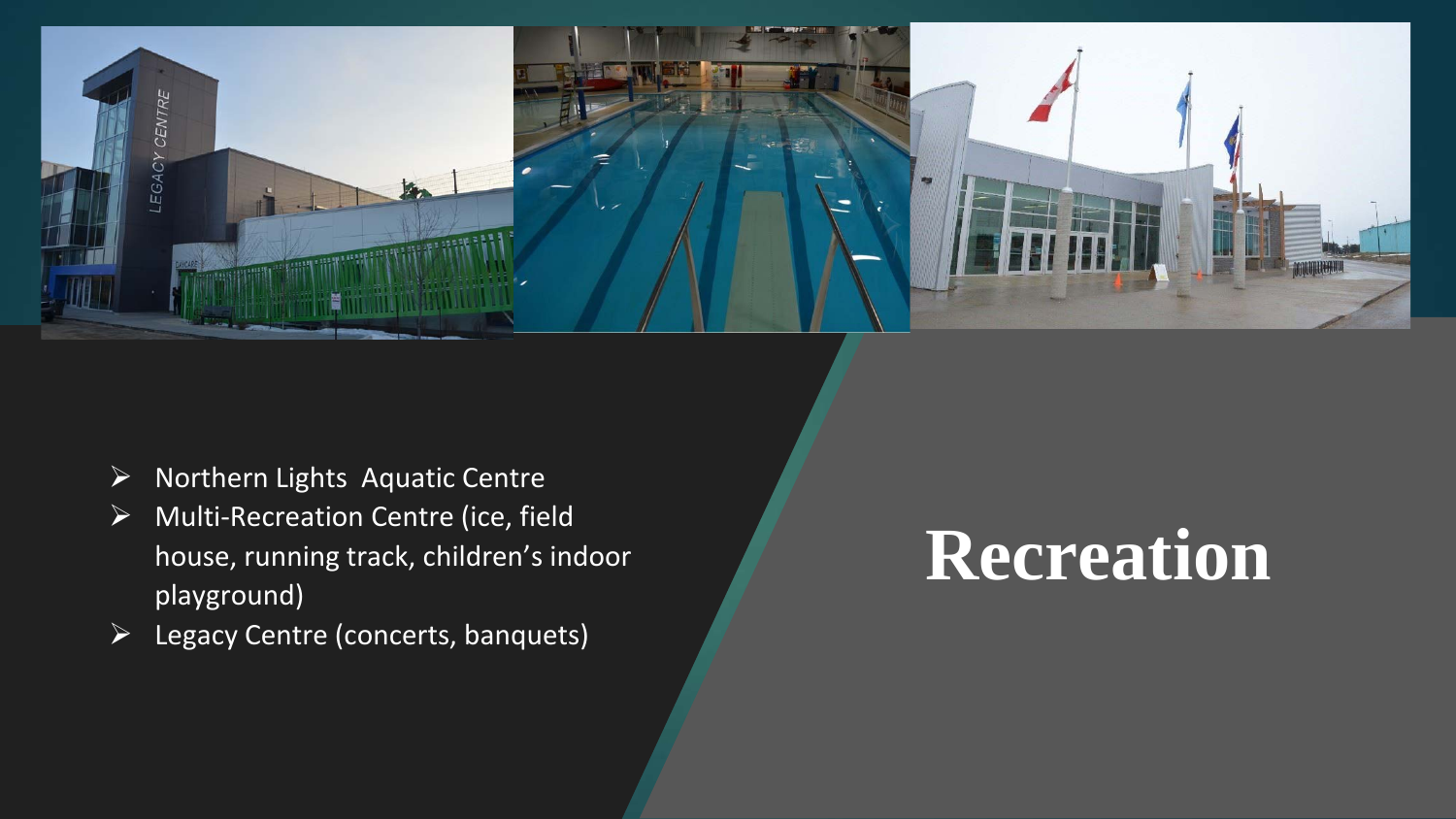# **Slave Lake Health Care Centre**

309 - 6 St. NE Slave Lake, AB T0G 2A2 Tel: 780-805-3500

- $\geq$  24-hour active emergency
- $\geq$  23 Active treatment beds
- $\geq$  21 Nursing home beds
- $\geq$  21 Long term care beds
- $\geq$  100 Assisted living beds
- $\triangleright$  Laboratory
- $>$  AADAC
- $\triangleright$  Community health services
- $\triangleright$  Family counselling
- $\triangleright$  Mental health services
- $\triangleright$  Social services
- $\triangleright$  Home care
- $\triangleright$  Cardiology
- $\triangleright$  Ob/Gyn (monthly visits)
- $\triangleright$  Pediatrics
- $\triangleright$  Physiotherapy
- $\triangleright$  Occupational therapy